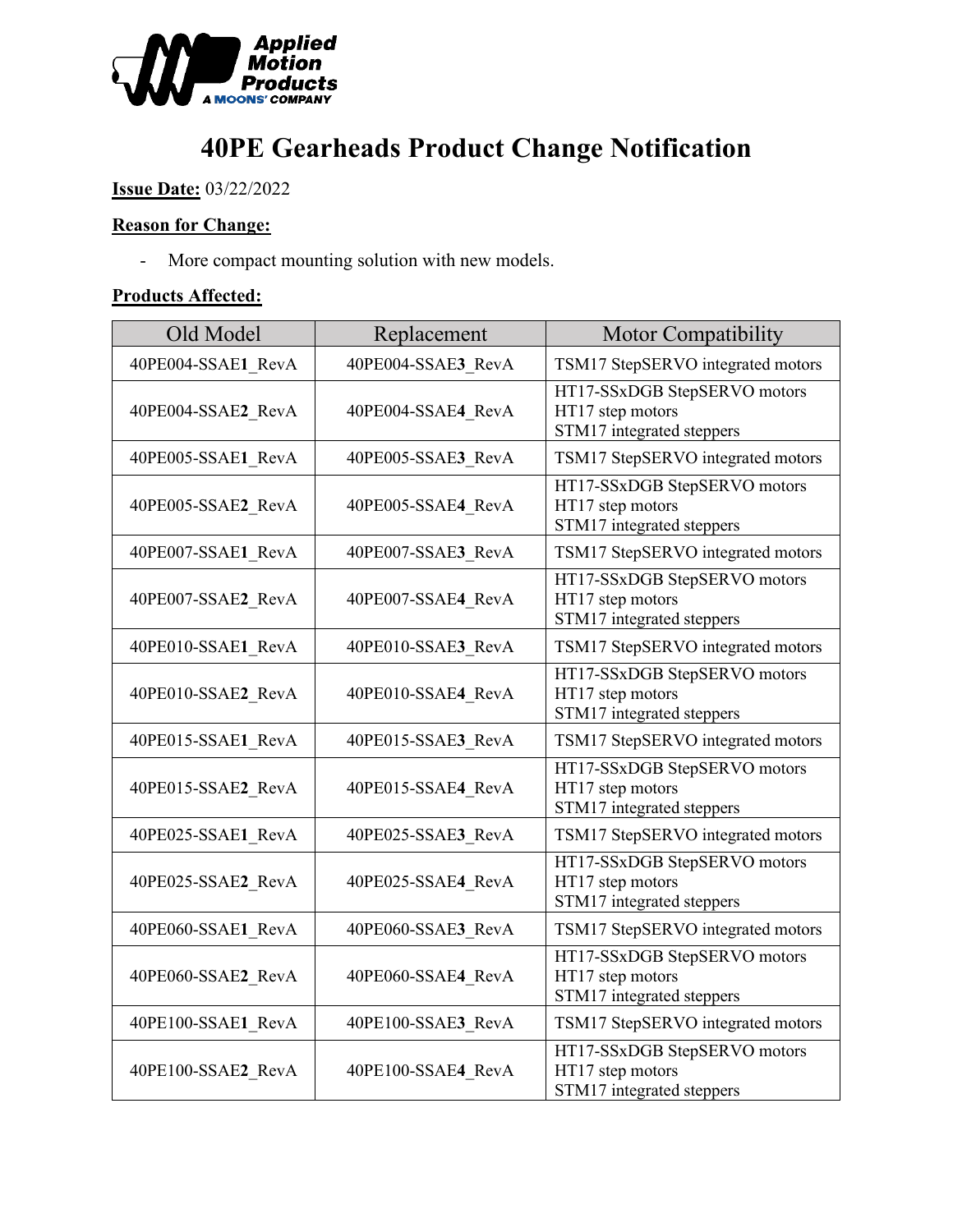

## **Change Details:**

- **-** Gearhead total length increases by 1mm.
- **-** Gearhead mounting flange reduced from 52mm square to 40 mm square. Dimensions for single stage gearhead used as an example.

**SSAE1/2** (Below)



**-** Gearhead flange now mounts square with the motor. Old gearheads mounted 45 degrees from square.



**Mounting Interface Change**